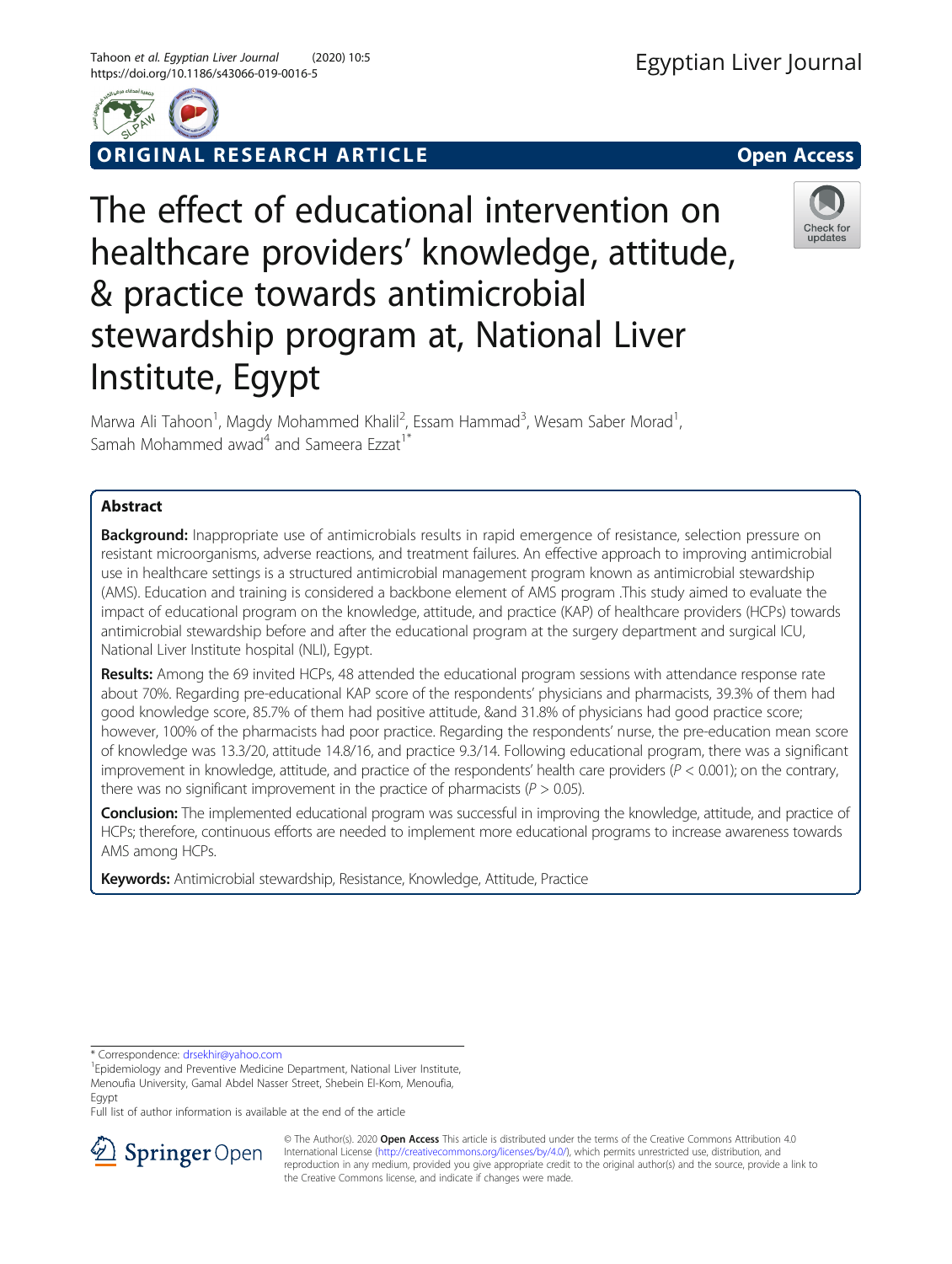## Background

Combating the increasing prevalence of antimicrobial resistance bacteria has become one of the greatest public health threats globally [[1\]](#page-6-0). Infections with antimicrobialresistant organisms resulted in increased morbidity, mortality, longer hospital stays, and dramatically increased healthcare costs [\[2,](#page-6-0) [3](#page-6-0)]. The US Centers for Disease Control and Prevention (CDC) is undertaking a nationwide effort to appropriately improve antimicrobials use in healthcare settings [[4](#page-6-0)]. As a result, the CDC and others recommend the implementation of antimicrobial stewardship (AMS) programs [\[5](#page-6-0)]. AMS programs are a set of multidisciplinary interventions that aim to ensure the rational use of antimicrobials by preventing their unnecessary use and to provide targeted and limited therapy in conditions where they are necessary [[6\]](#page-6-0). AMS helps clinicians to improve the quality of patient care and improve patient safety. Moreover, these programs often achieve these benefits while saving hospital money [[7\]](#page-6-0). A major cause of misuse is lacking knowledge of prescribing of antimicrobials in many categories of health care workers [[8](#page-6-0)]. Therefore, education, as a backbone feature of this program and one of CDC core element of AMS, is considered essential to teaching the knowledge necessary for effective stewardship and can influence physicians' prescribing behavior [[9,](#page-6-0) [10](#page-6-0)]. Several educational interventions have been shown to improve antimicrobial prescribing practices and infection control [[11](#page-6-0)–[13\]](#page-6-0). Up to the researchers' knowledge, no interventional study was conducted in Egypt to improve healthcare providers' knowledge, attitude, and practices towards AMS. Therefore, the aim of this study is to evaluate the impact of educational programs on the knowledge, attitude, and practice of healthcare providers towards antimicrobial stewardship (AMS) in the surgery department and surgical ICU, National Liver Institute (NLI), Egypt. Owing to the lack of similar studies in the area, the results from this study can be utilized in benefiting patients by identifying problems associated with inappropriate use of antibiotics.

## Methods

## Ethical point of research

- Firstly, the study protocol submitted to get approval from the Research Ethics Review committee at the National Liver Institute (NLI) (IRB00003413), Menoufia University.
- Written consent was taken from subjects who participated in the study for answering the questionnaire after being informed of the full details of the research including risks and benefits.
- Confidentiality of the information assured.

## Settings and study subjects

A pre-post interventional study was conducted at the surgical department and ICU, NLI, located in Menoufia governorate, Egypt, with a bed capacity of 40. The aim of the program is to educate healthcare providers about AMS, which was conducted from April 2018 to June 2018. Healthcare providers include medical doctors, nurses, and pharmacists working throughout this department. All healthcare providers, who were willing to participate, were included in the study.

## The study questionnaires establishment

For the respondents' physicians and pharmacists, the self-administered questionnaire was adapted from previous studies with similar objectives [[14](#page-6-0), [15](#page-6-0)]. Another questionnaire designed in the Arabic language and referenced from previous studies with similar objectives was designed for nurses [\[5](#page-6-0), [16](#page-6-0)].

## Data collection tool and procedure

A questionnaire with four parts containing questions about demographic characteristics of healthcare providers, questions about knowledge (knowledge about AMR, familiarity with terms (antimicrobial stewardship, antibiogram, and antibiotic resistance), and knowledge on the role of AMS), attitude (overall attitude about antimicrobial resistance and AMS), and practices (related to prescribing) was distributed among healthcare providers who fulfill the inclusion criteria and are willing to participate in the study.

Prior to the beginning of the first workshop session, the health care providers were requested to fulfill the study questionnaires and were allowed 10 min to complete it and give it back to the educator. The questionnaire was fulfilled by interviewees. This represents the preintervention baseline data. After 6 months of educational intervention, post-intervention questionnaires were administrated to health care providers and allowed also 10 min to be completed and return the form.

### Educational intervention

It was carried out via preparing lectures regarding antimicrobial stewardship principles and guidelines. The lectures were adapted and simplified from the WHO antimicrobial stewardship online course modules [\[17](#page-6-0)]. These lectures were prepared and presented by the members of AMS team at NLI. There were separate sessions for physicians, pharmacists, and nurses. We presented lectures in English for both physicians and pharmacists and in Arabic language for nurses.

For surgeon and intensivist, they were given condensed theoretical sessions regarding basic concept of antibiotics and antimicrobial stewardship, the principles of antimicrobial prescribing, antimicrobial resistance, and most frequent infection guideline (urinary tract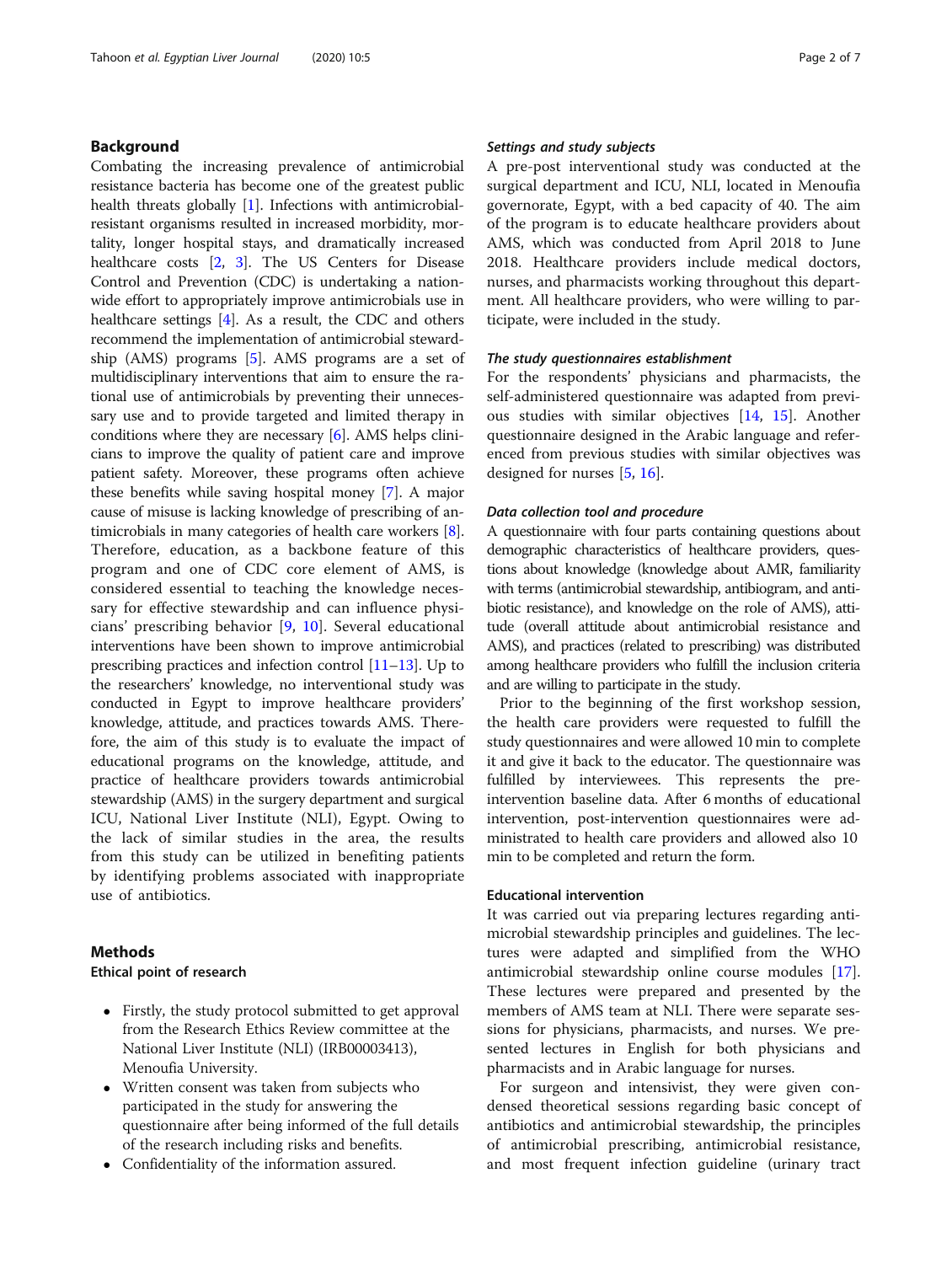infections, community-acquired respiratory tract infections, skin and soft tissue infections, antimicrobial surgical prophylaxis, intra-abdominal infections, and others).

For pharmacists, they were given theoretical sessions regarding the basic concept, the principles of antimicrobial prescribing, and the role of the pharmacist in the stewardship.

For nurses, they were given theoretical sessions regarding antimicrobial resistance, AMS definition, and the importance of AMS, why AMS is required, classification of bacteria, principles of empirical therapy, and the role of nursing in AMS.

## Teaching tools

A blended teaching method was used:

- 1. Two hours of teaching sessions conducted through PowerPoint presentation, videos, and clinical scenarios. About nine sessions were done (six for physicians, two for nurses, and one for pharmacists)
- 2. Granting booklet including antibiotics guidelines for the most infectious diseases based on IDSA practice guidelines for physicians and pharmacists.
- 3. WhatsApp group for sharing messages, videos, and photos: we created two WhatsApp groups—one for surgical department residents, and the other for surgical ICU residents.

## Scoring system and data management

Regarding knowledge of physicians and pharmacists, their knowledge was evaluated using 11 questions which was divided into three parts: (1) four questions to assess the knowledge regarding the antimicrobial resistance using a 5-point Likert scale  $(5 =$  strongly agree,  $4 =$ agree,  $3 =$  disagree,  $2 =$  strongly disagree,  $1 =$  no opinion), (2) three questions to assess familiarity with terms (included antimicrobial stewardship term, antibiogram term, and antibiotic resistance term) using a 5-item scale  $(5$  = very familiar, 4 = familiar, I heard the term and have some familiarity,  $3 =$  somehow familiar,  $2 =$  not familiar, I heard the term but I am not sure what it is,  $1 =$ not at all familiar, I have never heard of it), and (3) four questions to assess their knowledge regarding the role of AMS using a 5-item scale  $(5 =$  effective,  $4 =$  ineffective,  $3$  = very ineffective,  $2$  = do not know,  $1$  = not applicable). Outcomes regarding knowledge were dichotomized as "good" versus "poor." For this, scores for knowledge  $\geq 65\%$  considered good.

Regarding the attitude of physicians and pharmacists, six questions were designed to assess the attitude of physicians and pharmacists about antimicrobial stewardship program by asking the respondents to rate their level of attitude using five items scale  $(5 =$  strongly agree,  $4 =$ agree,  $3 =$  disagree,  $2 =$  strongly disagree,  $1 =$  no

opinion). Outcomes regarding attitude were dichotomized as "positive" versus "negative." For this, scores for attitude ≥ 75% were considered positive.

Regarding the practice of physicians and pharmacists, for physicians, 11 questions were addressed to assess their practice and for pharmacists; eight questions were used to assess their pharmacists using a 5-item scale  $(5 =$ always,  $4 =$  often,  $3 =$  occasionally,  $2 =$  rarely,  $1 =$ never). Outcomes regarding practices were dichotomized as "good" versus "poor." For this, scores for practices ≥ 70% were considered good.

For nurses, ten questions to assess knowledge using a 3-item scale (2 = agree, 1 = to what extent,  $0 =$  disagree) with knowledge score range from 0 to 20, eight questions for attitude with a scoring system used  $(2 = agree,$  $1 =$  to what extent,  $0 =$  disagree) ranging from 0 to 16, and seven questions for practices were used with a 3 item scale  $(2 = \text{always}, 1 = \text{sometimes}, \text{and } 0 = \text{never}) \text{ ran-}$ ging from 0 to 14.

## Statistical analysis

Data was analyzed using Statistical Package for Social Sciences (SPSS) version 20 (SPSS Inc., Chicago, IL, USA). The descriptive analysis was done using mean and standard deviation (SD) for continuous variables and percentage for qualitative variables. Checking for normality was carried out using Kolmogorov-Smirnov test (with  $P$  value  $\lt 0.05$  indicating a not normally distributed continuous variable). Wilcoxon test was used to evaluate pre-post not normally distributed continuous data. McNemar's test was used to evaluate differences in categorical variables between pre- and post-workshop data. For all statistical analysis, a  $P$  value of less than 0.05 was considered statistically significant, and all tests were two tailed.

## Results

From the 69 health care providers that were invited to the educational workshops, only 48 attended the educational workshop with a response rate of 70.0%. Among them, 22 (45.8%) were physician, 6 (12.5%) pharmacist, and 20 (41.7%) nurses. The educational workshops about AMS among the respondents' physicians and pharmacists were effective in increasing percent of good knowledge from 39.3% preintervention to 100% post-intervention, and this effect was statistically significant ( $P$  value  $< 0.001$ ) (Table [1\)](#page-3-0) and also was effective in improving knowledge of the respondents' nurses with total score 13.3/20 pre-intervention vs. 18.0/20 post-intervention  $(P < 0.001)$  (Table [2\)](#page-3-0).

For the pre-education basic knowledge of the respondents' physicians and pharmacists about antimicrobial use, the majority of them (53.6%) agreed and 35.7% of HCP strongly agreed on if antibiotics are used inappropriately, they can lead to resistance, and on incorrect use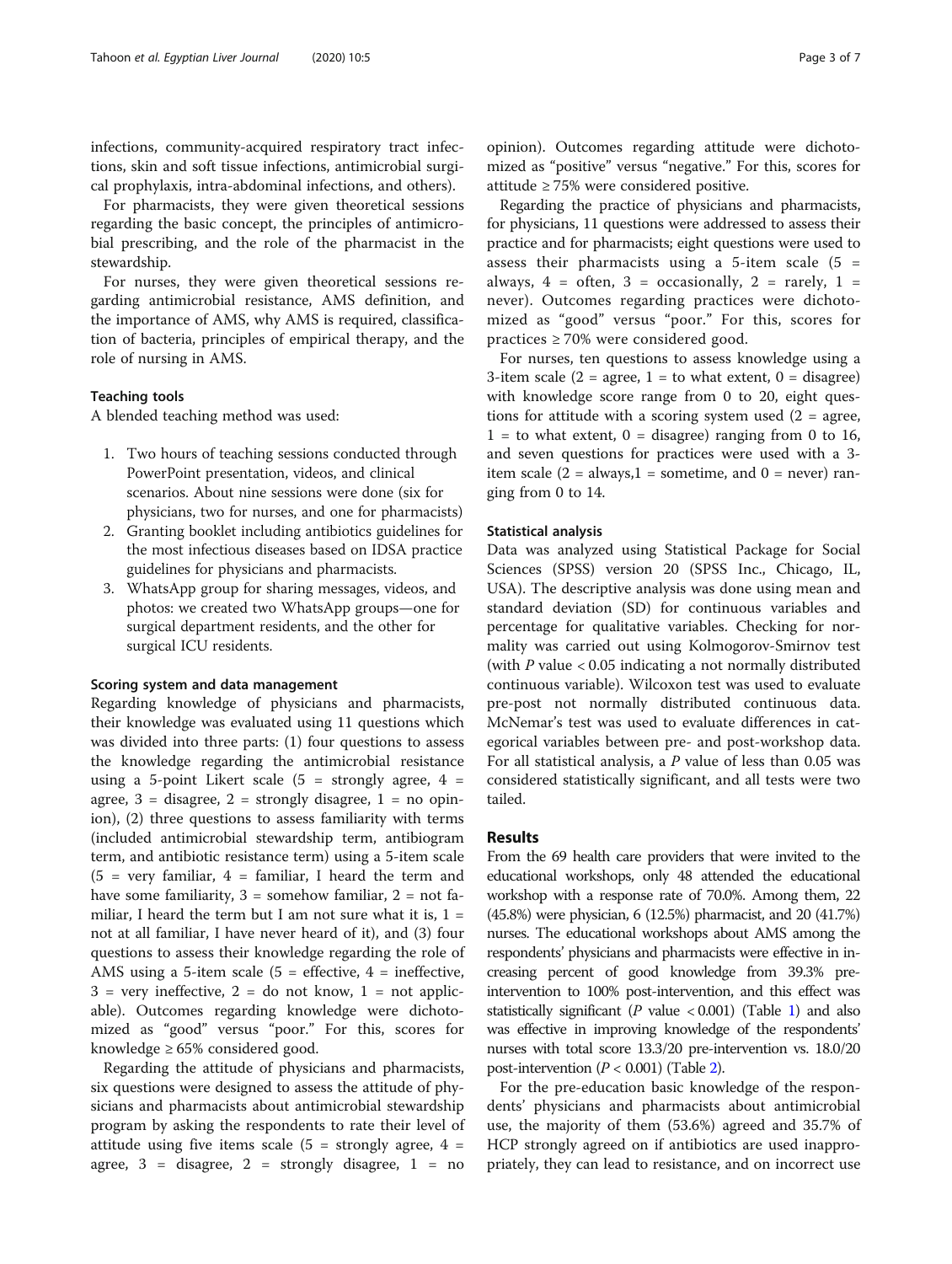|                       | Pre-education  |       | Post-education |       | McNemar's test | $P$ value |
|-----------------------|----------------|-------|----------------|-------|----------------|-----------|
|                       | $\eta$         | %     | $\sqrt{n}$     | %     |                |           |
| Total knowledge score |                |       |                |       |                |           |
| Good $(265%)$         | 11             | 39.3  | 28             | 100.0 | 21.6           | $0.001*$  |
| Poor $(< 65\%)$       | 17             | 60.7  | $\circ$        | 0.0   |                |           |
| Attitude              |                |       |                |       |                |           |
| Positive $(275%)$     | 24             | 85.7  | 28             | 100.0 | 4.3            | $0.01*$   |
| Negative $(< 75\%)$   | $\overline{4}$ | 14.3  | $\circ$        | 0.0   |                |           |
| Physicians practice   |                |       |                |       |                |           |
| Good (≥ 70%)          | 7              | 31.8  | 21             | 95.5  | 19.2           | $0.001*$  |
| Poor $(< 70\%)$       | 15             | 68.2  | 1              | 4.5   |                |           |
| Pharmacists practice  |                |       |                |       |                |           |
| Good (≥ 70%)          | 0              | 0.0   | $\overline{2}$ | 33.3  | 1.2            | 0.25      |
| Poor (< 70%)          | 6              | 100.0 | 4              | 66.7  |                |           |
| *Significant          |                |       |                |       |                |           |

<span id="page-3-0"></span>Table 1 Total knowledge, attitude, and practice score of respondents' physicians and pharmacists regarding antimicrobial stewardship program before and after the educational program

of antibiotics can lead to ineffective treatment. They also agreed that incongruous use of antibiotics can lead to increased adverse effects (78.6%) and almost all agreed that it would be an additional burden of medical cost to

the patient (96.4%) (Fig. [1](#page-4-0)).

Regarding the pre-education familiarity of the respondents' physicians and pharmacists with terms, the majority of them (50.0%) were very familiar with the term antibiotic resistance whereas the majority of HCPs are not familiar with the term antimicrobial stewardship (67.8%) and antibiogram (82.2%) (Fig. [2](#page-4-0)).

Regarding the pre-education knowledge of the respondents' physicians and pharmacists about effectiveness of antimicrobial stewardship, only 28.6% of them replied that AMS is effective in improving patient outcomes, and about 25% of them responded that AMS is effective

Table 2 Knowledge, attitude, and practice of nurses regarding antimicrobial stewardship before and after educational program

|             |              | Pre-education Post-education Wilcoxon test P value |     |          |
|-------------|--------------|----------------------------------------------------|-----|----------|
| Knowledge   |              |                                                    |     |          |
| Mean $+$ SD | $13.3 + 2.6$ | $18.0 + 1.02$                                      | 3.9 | $0.001*$ |
| Range       | $8.0 - 17.0$ | $16.0 - 20.0$                                      |     |          |
| Attitude    |              |                                                    |     |          |
| Mean $+$ SD | $14.8 + 3.1$ | $15.7 \pm 0.51$                                    | 3.3 | $0.001*$ |
| Range       | $7.0 - 16.0$ | $15 - 16.0$                                        |     |          |
| Practice    |              |                                                    |     |          |
| Mean $+$ SD | $9.3 + 2.3$  | $11.5 + 1.46$                                      | 2.8 | $0.004*$ |
| Range       | $5.0 - 14.0$ | $8.0 - 14.0$                                       |     |          |
|             |              |                                                    |     |          |

\*Significant

in improving patient safety. About 32.1% of them responded that AMS is effective in reducing resistance and in reducing healthcare cost (Fig. [3](#page-5-0)).

This education intervention about AMS among the respondents' physicians and pharmacists was effective in increasing the percent of positive attitude from 85.7% preintervention to 100% post-intervention  $(P \text{ value} < 0.05)$ . (Table 1) and also was effective in improving attitude of the respondents' nurses with total score 14.8/16 pre-intervention vs. 15.7/16 post-intervention  $(P < 0.001)$  (Table 2).

These educational workshops were found to be effective in improving the practice of the respondents' physicians (from 31.8% of them had good practice to 95.5% post-intervention) (Table 1) and also for nurses (from pre-education practice score 9.3/14 to 11.5/14 post-educational) (Table 2); however, there was non-significant improvement in practice of pharmacists (from absence of good practice pre-intervention to 33.3% post-intervention)  $(P > 0.05)$ .

## **Discussion**

This study was addressed to evaluate health care providers' knowledge, attitude, and practice about antimicrobial stewardship and antimicrobial resistance. To the best of our knowledge, this study was the first to assess these aspects among HCPs in Egypt. This study resulted in significant improvement in knowledge, attitude of the respondents' HCPs and practice of the respondents' physicians and nurses after the educational intervention ( $P <$ 0.05), signifying that this educational program was effective and beneficial for AMS program. Many other studies suggested the positive effect of educational program on improvement of knowledge and practice [[18](#page-6-0)–[21\]](#page-6-0).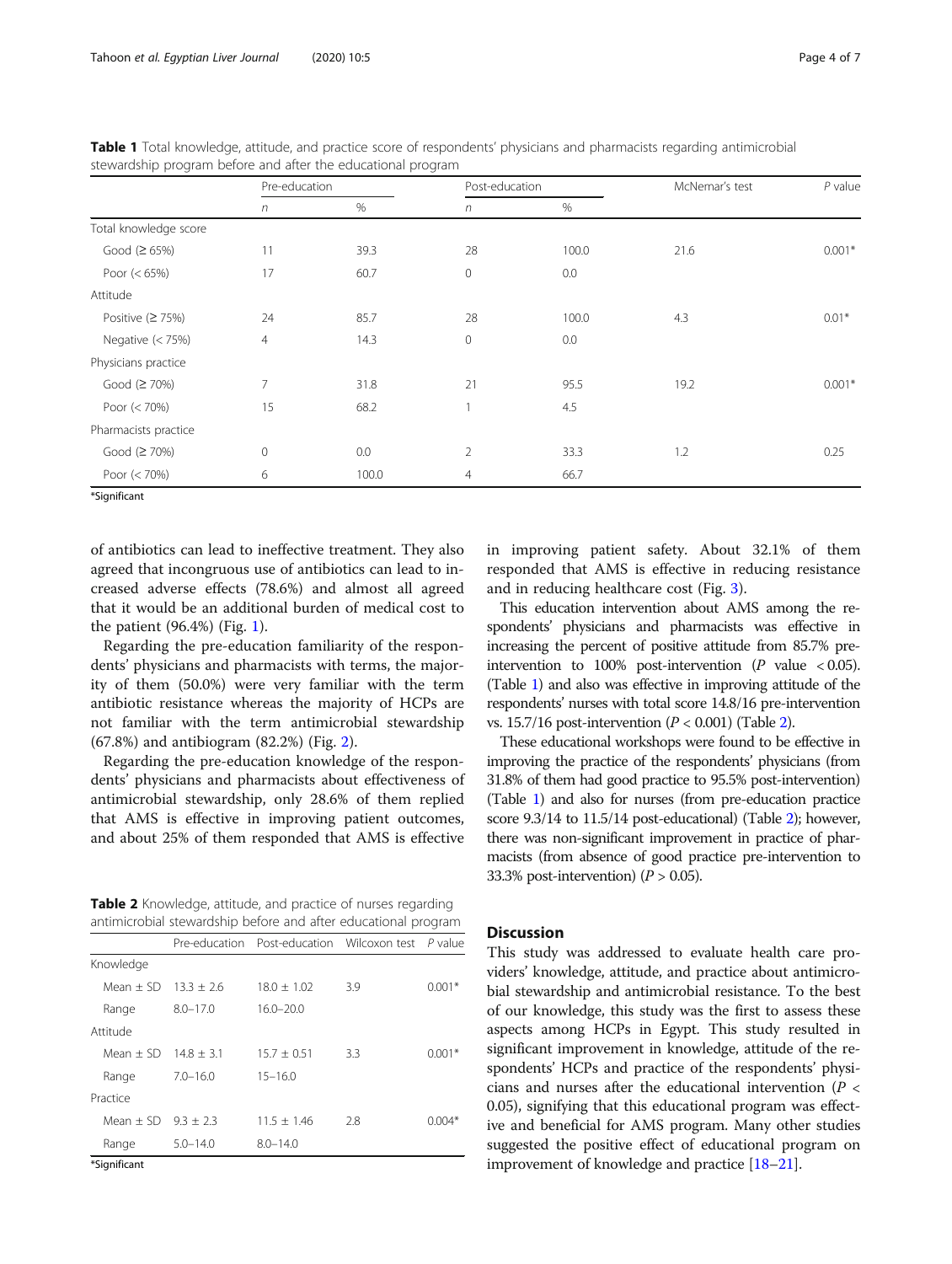<span id="page-4-0"></span>

Only 48 ones from the invited HCPs (69) participated in this educational workshop with attendance response rate of 70%. We hoped to achieve a 95% response rate, but despite continued efforts over the 6-month study period to obtain a better response rate, we faced reluctance from the professors and assistant professors at the surgical department and ICU to attend the workshop; by this way, the response rate of physicians was 52%, incomparable with pharmacists whose response rate was 100% and nurses whose response rate was above 85.0%.

The familiarity of physicians and pharmacists with the term of AMS and antibiogram was poor preintervention. The same was observed by Tegagn et al. who reported that more than half of healthcare professionals were not familiar with the term antimicrobial stewardship and antibiogram [[14](#page-6-0)]; however, it was less

than that reported in another study conducted in South Africa that revealed most of the respondents were familiar with antimicrobial stewardship programs (71.9%) and claimed to know what antimicrobial stewardship is  $(83.5%)$   $[22]$  $[22]$ . And also, lower than that was observed in a study conducted by Cotta and colleagues in which 80.0% of the pharmacists had heard about antimicrobial stewardship [[23](#page-6-0)]. This poor level of knowledge could be due to the absence of education, basic training, and promotion of antimicrobial stewardship program across NLI. However, familiarity of physicians and pharmacists with antibiotic resistance (85%) was appreciable which comes in line with Tegagn et al. who found that 81.3% of healthcare professionals were familiar with antibiotic resistance (81.3%) [\[14\]](#page-6-0).

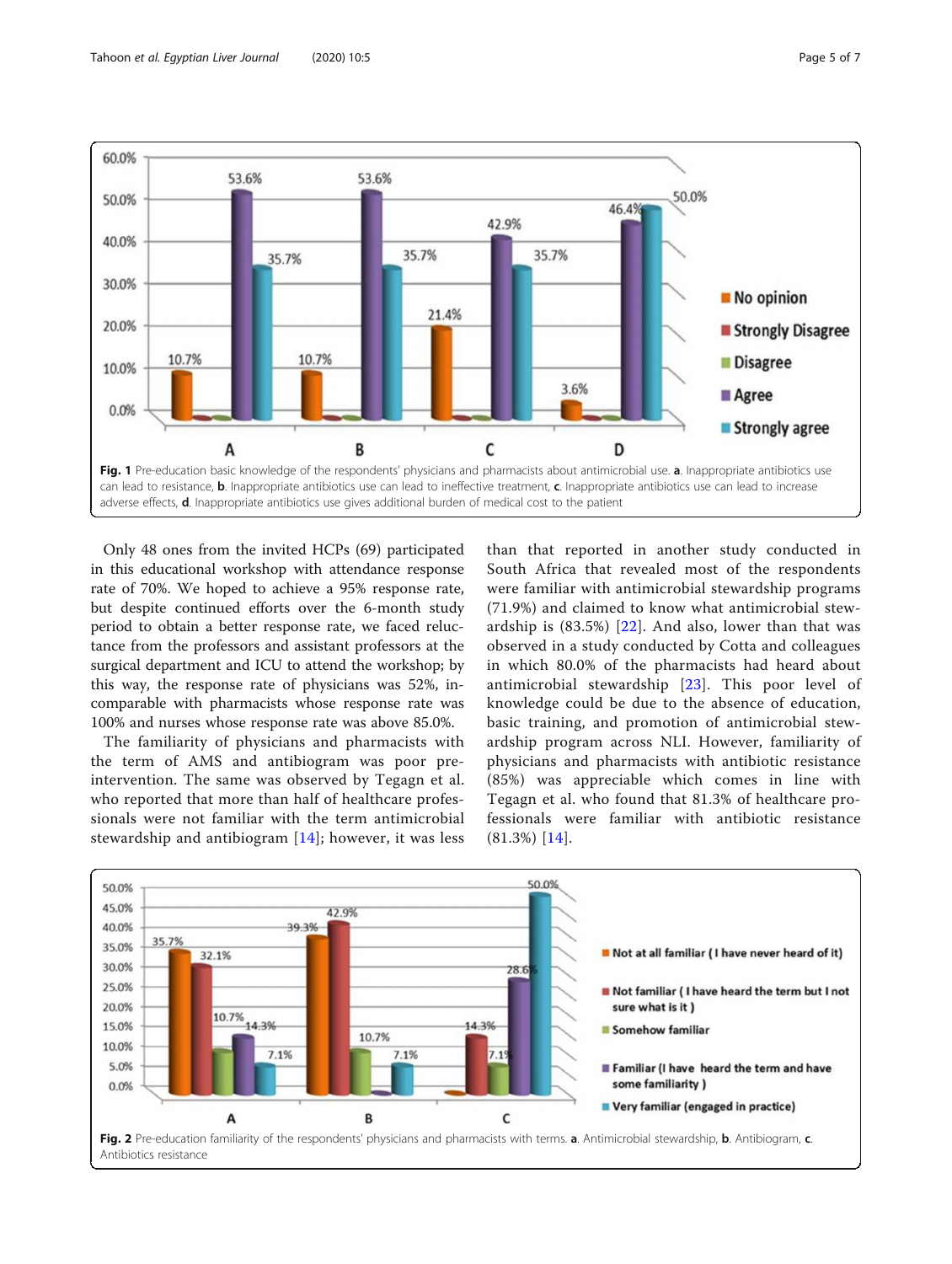<span id="page-5-0"></span>

(without adversely impacting quality of care)

Before conduction of the educational program, the majority of respondents' physicians and pharmacists do not know the role of antimicrobial stewardship. This is related to their lack of knowledge regarding AMS term at first. This result is considered poor when compared to another study which revealed that about half of the respondents know antimicrobial stewardship effectiveness [\[22\]](#page-6-0).

Before conduction of educational program, there was overall poor practice. This is explained by lack of knowledge about appropriate antimicrobials use and practices in the pre-education period. Lack of clinical education, skill expertise [[24\]](#page-6-0), and practice style traits [[25\]](#page-6-0) have all been documented as influencing a medical professional's use of evidence-based practice. Posteducation, there was significant statistical improvement in practices. This could be justified by improving knowledge post-intervention. This finding coincides with many studies which supported the positive correlation between knowledge and practices [[26](#page-6-0)–[30\]](#page-6-0).

Finally, among the main limitations of this study was the use of a self-rated assessment tool, where healthcare providers might have overestimated their attitude level. Additionally, this study was conducted among healthcare providers in two departments. Hence, the result of this study could not be generalized to all other hospitals in Egypt.

## Conclusion

The implemented educational program was successful in improving the knowledge, attitude, and practice of health care providers about AMS. Thus, continuous efforts for increasing the awareness and improving the attitude towards antimicrobial stewardship among

healthcare providers should be prioritized by implementing different strategies, education modules, and the provision of appropriate training programs at regular intervals. We will record our lectures and publish them on Youtube channel and also design educational posters regarding AMS.

#### Abbreviations

AMS: Antimicrobial stewardship program; CDC: Center for disease prevention and control; KAP: Knowledge, attitude, and practice; HCPs: Health care providers; WHO: World Health Organization

#### Acknowledgements

We would like to give our grateful thanks to AMS Dr. Mona Mohammed Abd-Elhamied, clinical pharmacist at the NLI hospital, for their help in preparing the content of workshop and presenting session for antibiotic classes and uses.

#### Authors' contributions

MA collected, analyzed, and interpreted the study data and contributed to the manuscript writing. WM and SM contributed to the manuscript writing. SE, EH, and MK were major contributors to the manuscript writing and revising. All authors read and approved the final manuscript.

#### Funding

Not applicable

#### Availability of data and materials

The data that support the finding of this study are available from the corresponding author upon reasonable request

#### Ethics approval and consent to participate

The research ethics review committee of the National Liver Institute Menoufia University (IRB00003413) approved the study regarding confidentiality and the written consent with approval number 000178. The researcher introduced herself to the participants in the sample and explained the objectives of the study, to obtain their acceptance to be recruited in the study as well as to gain their cooperation by applying the consent form before the questionnaire

## Consent for publication

Not applicable.